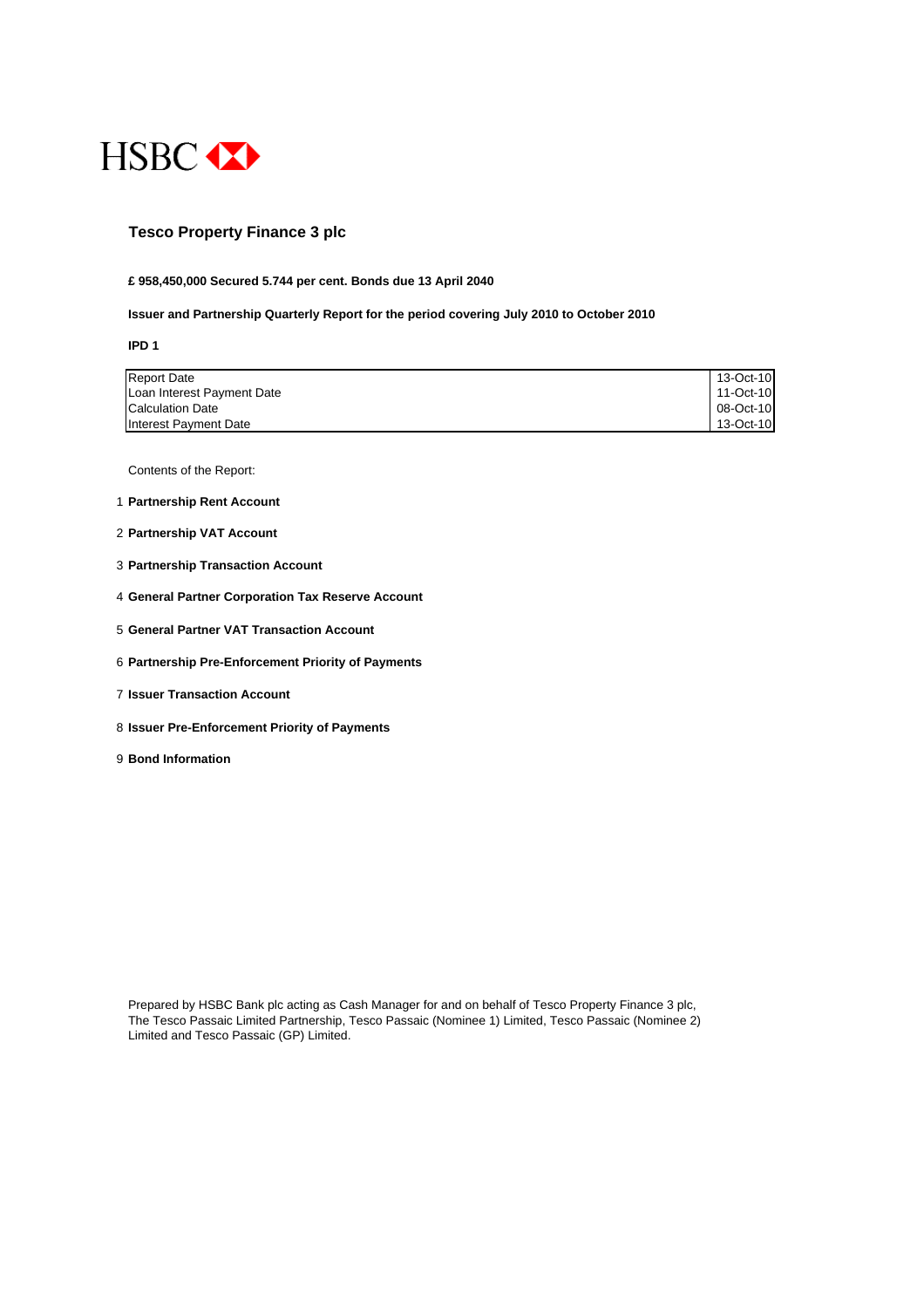## **1. Partnership Rent Account 70295444**

|             | Opening Balance                    | $0.00$ Cr           |  |
|-------------|------------------------------------|---------------------|--|
| <b>DATE</b> | <b>ENTRY DETAILS</b>               | CR/DR<br>AMOUNT (£) |  |
| 07-Jul-10   | Initial Deposit on Closing Date    | 5,000.00 Cr         |  |
| 28-Sep-10   | Rent                               | 12,183,580.00 Cr    |  |
| 28-Sep-10   | VAT Account Payment                | 2,132,126.53 Cr     |  |
| 11-Oct-10   | To Partnership Transaction Account | 12,183,580.00 Dr    |  |
|             |                                    |                     |  |
|             | <b>Closing Balance</b>             | 2,137,126.53 Cr     |  |

## **2. Partnership VAT Account 70295460**

|             | Opening Balance            | $0.00$ Cr           |
|-------------|----------------------------|---------------------|
| <b>DATE</b> | <b>ENTRY DETAILS</b>       | CR/DR<br>AMOUNT (£) |
|             | VAT Funding<br>VAT Payment | 0.00 Cr<br>0.00 Dr  |
|             | <b>Closing Balance</b>     | 0.00 Cr             |

#### **3. Partnership Transaction Account 70295452**

|             | Opening Balance           | 459.128.40 Cr    |       |
|-------------|---------------------------|------------------|-------|
| <b>DATE</b> | <b>ENTRY DETAILS</b>      | AMOUNT (£)       | CR/DR |
|             |                           |                  |       |
| 07-Oct-10   | <b>Credit Interest</b>    | 1,205.10 Cr      |       |
| 11-Oct-10   | <b>Transfer from Rent</b> | 12,183,580.00 Cr |       |
| 11-Oct-10   | <b>Trustee Fee</b>        | 1,468.75 Dr      |       |
| 11-Oct-10   | <b>Ongoing Fee</b>        | 49,518.75 Dr     |       |
| 11-Oct-10   | <b>Mourants</b>           | 18,327.43 Dr     |       |
| 11-Oct-10   | Partnership Swap payment  | 2,509,373.74 Cr  |       |
| 11-Oct-10   | <b>Partnership Debt</b>   | 14,670,815.09 Dr |       |
| 11-Oct-10   | Transfer to General       | $0.00$ Dr        |       |
|             |                           |                  |       |
|             |                           |                  |       |
|             | <b>Closing Balance</b>    | 413,157.22 Cr    |       |

## **4. General Partner Corporation Tax Reserve Account 70295487**

|             | Opening Balance        | $0.00$ Cr  |       |
|-------------|------------------------|------------|-------|
| <b>DATE</b> | <b>ENTRY DETAILS</b>   | AMOUNT (£) | CR/DR |
|             |                        |            |       |
|             |                        |            |       |
|             |                        |            |       |
|             | <b>Closing Balance</b> | 0.00 Cr    |       |
|             |                        |            |       |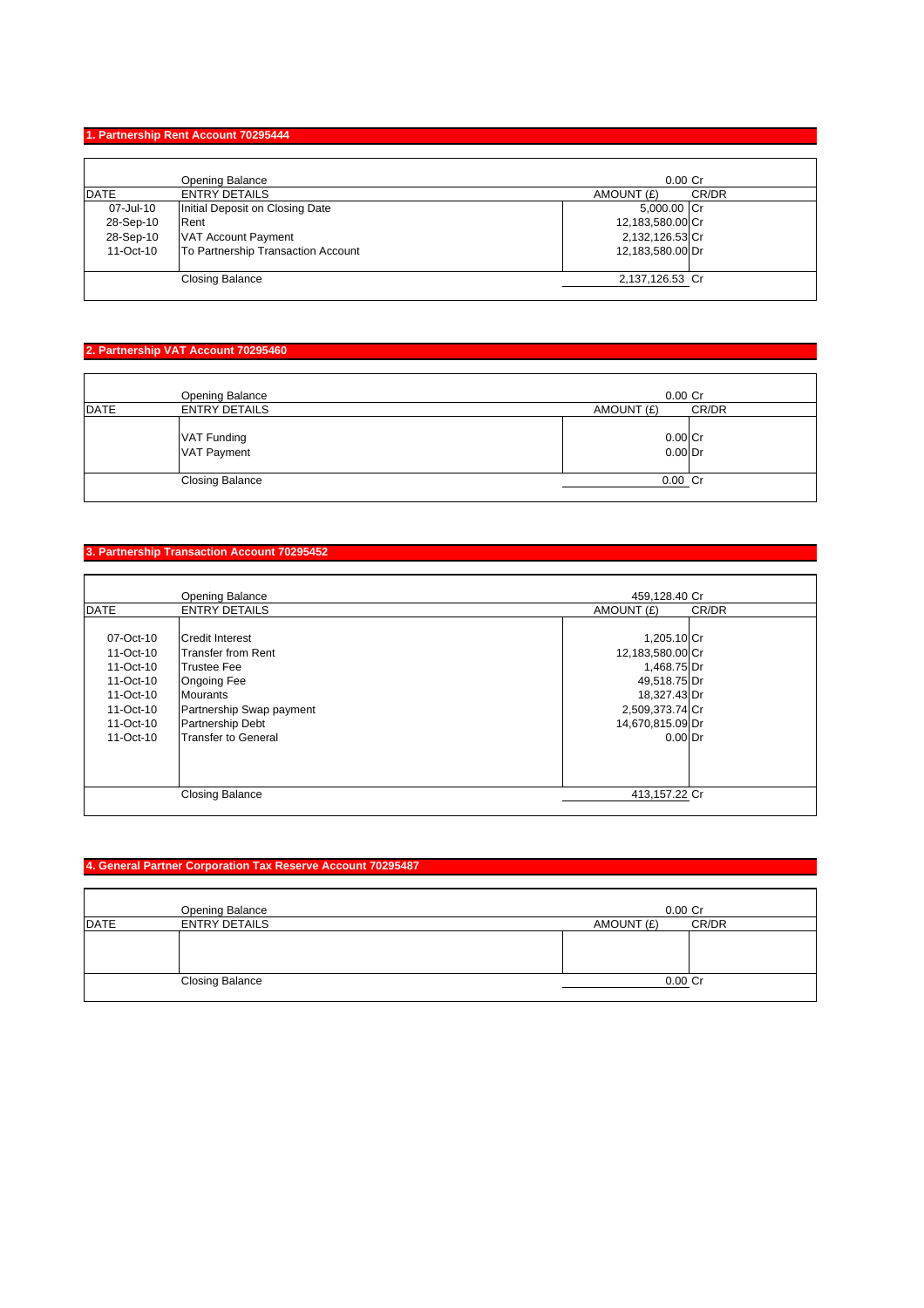#### **5. General Partner VAT Transaction Account 70298993**

|      | Opening Balance        | $0.00$ Cr  |       |
|------|------------------------|------------|-------|
| DATE | <b>ENTRY DETAILS</b>   | AMOUNT (£) | CR/DR |
|      |                        |            |       |
|      |                        |            |       |
|      |                        |            |       |
|      | <b>Closing Balance</b> | 0.00 Cr    |       |

## **Expense Reserve Ledger - Max GBP 500,000.00**

Date<br>11-Oct-10

247,034.26 Cr

Balance 247,034.26

## **6. Partnership Pre-Enforcement Priority of Payments**

|           |                                                                               | <b>Funds Paid Out of</b> | <b>Funds Received into</b> |
|-----------|-------------------------------------------------------------------------------|--------------------------|----------------------------|
| Date      |                                                                               | account (£)              | account(E)                 |
| 11-Oct-10 |                                                                               |                          |                            |
|           | <b>Partnership Available Funds</b>                                            |                          |                            |
|           |                                                                               |                          |                            |
|           | a Rental Income                                                               |                          | 12,183,580.00              |
|           | b Funds from Issuer under Partnership Swaps                                   |                          | 14,458,767.57              |
|           | c From Partnership VAT Account                                                |                          |                            |
|           | d From Partnership Disposal Proceeds Account                                  |                          |                            |
|           | e From Partnership Insurance Proceeds Account                                 |                          |                            |
|           | f Interest received by the Partnership Accounts and Rent Account              |                          | 1,205.10                   |
|           | g Eligible Investment Earnings by Partnership                                 |                          |                            |
|           | h Advance under Committed Subordinated Loan Agreement                         |                          |                            |
|           | i Net proceeds of a CPO Disposal or a Mortgage Property                       |                          |                            |
|           | j Net proceeds of a disposal of a Mortgage Property                           |                          |                            |
|           | k Any other sums standing to the credit of the Partnership Transaction Ac     |                          | 459,128.40                 |
|           |                                                                               |                          |                            |
|           | <b>Partnership Pre-Enforcement Priority of Payments</b>                       |                          |                            |
|           |                                                                               |                          |                            |
|           | a Partnership Security Trustee Fees                                           | 1,468.75                 |                            |
|           | b Issuer Security Trustee Fee, Bond Trustee, operating expenses of the Issuer | 43,768.75                |                            |
|           | (Ongoing Partnership Facility Fee)                                            |                          |                            |
|           | c Partnership Operating Expenses excluding GP UK Tax                          | 4,406.25                 |                            |
|           | d Partnership Operator Fee                                                    | 4,118.88                 |                            |
|           | d Property Advisor Fee (Annual 25 K Jan)                                      |                          |                            |
|           | d Nominees Corporate Services Provider Fee                                    | 5,683.42                 |                            |
|           | d Nominees Holdco Corporate Services Provider Fee                             | 2,841.71                 |                            |
|           | d PL Propco Corporate Services Provider Fees                                  | 8,525.13                 |                            |
|           | d Nominees Side Letter payments                                               |                          |                            |
|           | d Nominees Holdco Side Letter payments                                        |                          |                            |
|           | d Account Bank Fee                                                            |                          |                            |
|           | d Cash Manager Fee                                                            |                          |                            |
|           | d Issuer Account Bank, PPA CM, CSP Fee (Ongoing Partnership Facility Fee)     | 5,000.00                 |                            |
|           | d Headlease payment                                                           |                          |                            |
|           | e Partnership Expenses Ledger payment (max £6,250)                            | 6,250.00                 |                            |
|           | f Partnership Debt Interest                                                   | 14,670,815.09            |                            |
|           | f Partnership Swap payment                                                    | 11,949,393.83            |                            |
|           | g Partnership Debt Principal                                                  |                          |                            |
|           | Issuer Partnership Swap Termination Amount (Ongoing Partnership Facility      |                          |                            |
|           | h Fee)                                                                        | 750.00                   |                            |
|           | Partnership Swap Termination Amount                                           |                          |                            |
|           | j Property Pool Manager Fee                                                   | 158,875.00               |                            |
|           | k Partnership Expenses Ledger payment                                         | 240,784.26               |                            |
|           | Alteration Adjustment Rent                                                    |                          |                            |
|           | m Committed Subordinated Loan payment                                         |                          |                            |
|           | n Partnership Distribution Account                                            |                          |                            |
|           |                                                                               |                          |                            |
|           | <b>Totals</b>                                                                 | 27,102,681.07            | 27,102,681.07              |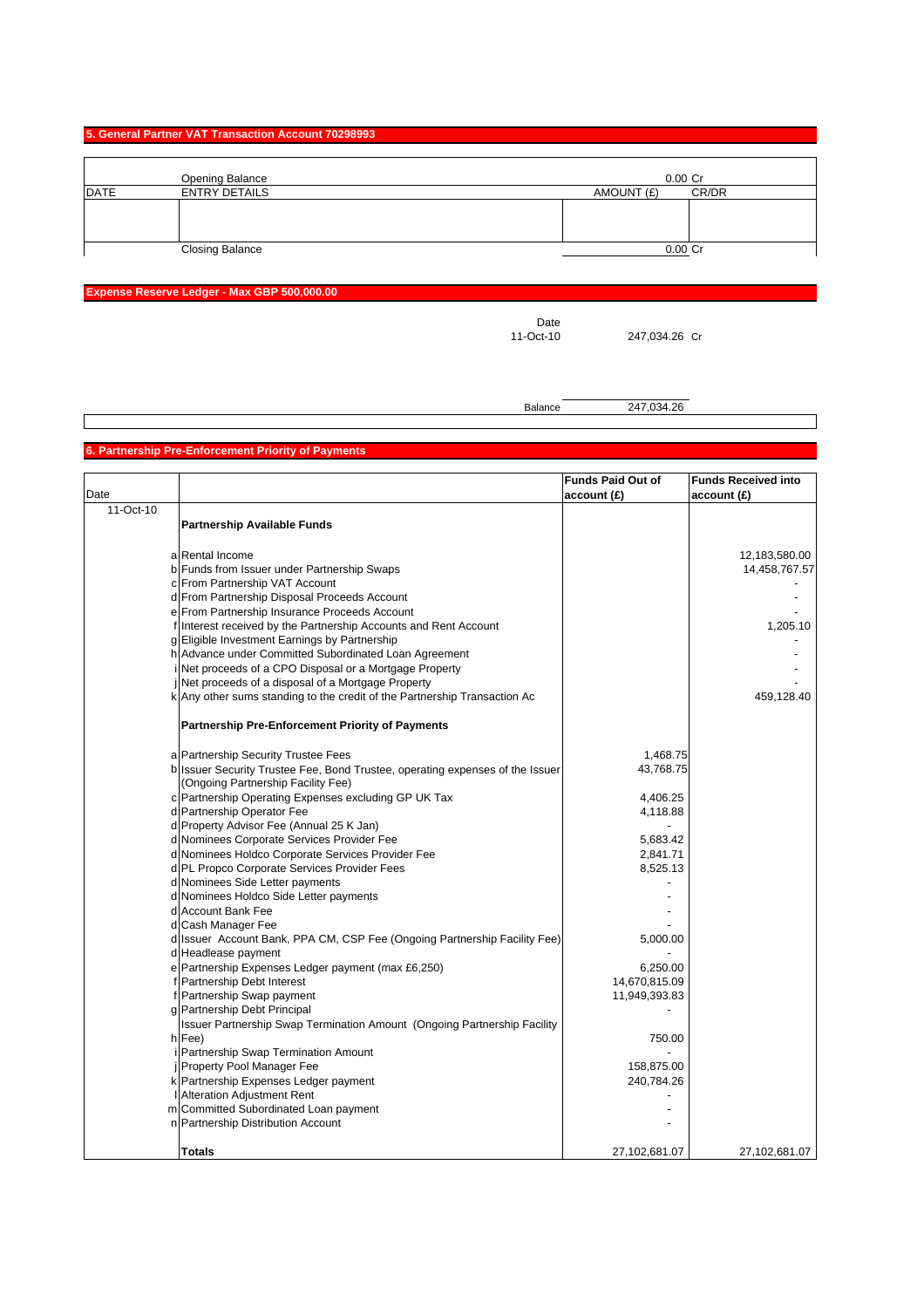## **7. Issuer Transaction Account 70295495**

|             | Opening Balance         | $0.00$ Cr        |       |
|-------------|-------------------------|------------------|-------|
| <b>DATE</b> | <b>ENTRY DETAILS</b>    | AMOUNT (£)       | CR/DR |
|             | <b>From Close</b>       | 17,364.00 Cr     |       |
| 07-Oct-10   | <b>Credit interest</b>  | 6.50 Cr          |       |
| 13-Oct-10   | <b>Swaps Receipts</b>   | 2,509,373.74 Cr  |       |
| 13-Oct-10   | <b>Partnership Debt</b> | 14,670,815.09 Cr |       |
| 13-Oct-10   | <b>Swap Pays</b>        | 2,509,373.74 Dr  |       |
| 13-Oct-10   | <b>Ongoing Fee</b>      | 49,518.75 Cr     |       |
| 13-Oct-10   | <b>HSBC</b> Fee         | 7,643.75 Dr      |       |
| 13-Oct-10   | <b>SFM Fee</b>          | 41,125.00 Dr     |       |
| 13-Oct-10   | <b>Issuer Fees</b>      | $0.00$ Dr        |       |
| 13-Oct-10   | <b>Notes</b>            | 14,670,815.11 Dr |       |
|             | <b>Closing Balance</b>  | 18,120.48 Cr     |       |

# **8. Issuer Pre-Enforcement Priority of Payments**

|           |                                                        | <b>Funds Paid Out of</b> | <b>Funds Received into</b> |
|-----------|--------------------------------------------------------|--------------------------|----------------------------|
| Date      |                                                        | account (£)              | account(E)                 |
| 13-Oct-10 |                                                        |                          |                            |
|           |                                                        |                          |                            |
|           | <b>Issuer Available Funds</b>                          |                          |                            |
|           |                                                        |                          |                            |
|           | a Funds due to Issuer under Partnership Swap Agreement |                          | 11,949,393.83              |
|           | b Amounts due to Issuer in respect of Partnership Loan |                          | 14,720,333.84              |
|           | c Any amount due to Issuer under Issuer Swap Agreement |                          | 14,458,767.57              |
|           | d Interest Received by Issuer on Transaction Account   |                          | 6.50                       |
|           | e Eigible Investment Earnings                          |                          |                            |
|           | <b>Issuer Pre-Enforcement Priority of Payments</b>     |                          |                            |
|           | a Bond Trustee Fee                                     | 1,175.00                 |                            |
|           | a Issuer Security Trustee Fee                          | 1,468.75                 |                            |
|           | b Issuer Operating Expenses                            | 41,125.00                |                            |
|           | c Issuer/Issuer Holdco Corporate Services Provider Fee |                          |                            |
|           | c Paying Agent Fee                                     | 500.00                   |                            |
|           | c Account Bank Fee                                     | 750.00                   |                            |
|           | c Cash Manager Fee                                     | 3,750.00                 |                            |
|           | d Bond Interest                                        | 14,670,815.10            |                            |
|           | d Bond Principal                                       |                          |                            |
|           | d Issuer Swap Provider                                 | 11,949,393.83            |                            |
|           | d Partnership Swap payment                             | 14,458,767.57            |                            |
|           | e Issuer Profit                                        | 750.00                   |                            |
|           | Swap Subordinated Amounts                              |                          |                            |
|           | g Issuer Partnership Swap Termination Amount           |                          |                            |
|           | h Issuer Transaction Account                           | 6.49                     |                            |
|           | <b>Totals</b>                                          | 41,128,501.74            | 41,128,501.74              |